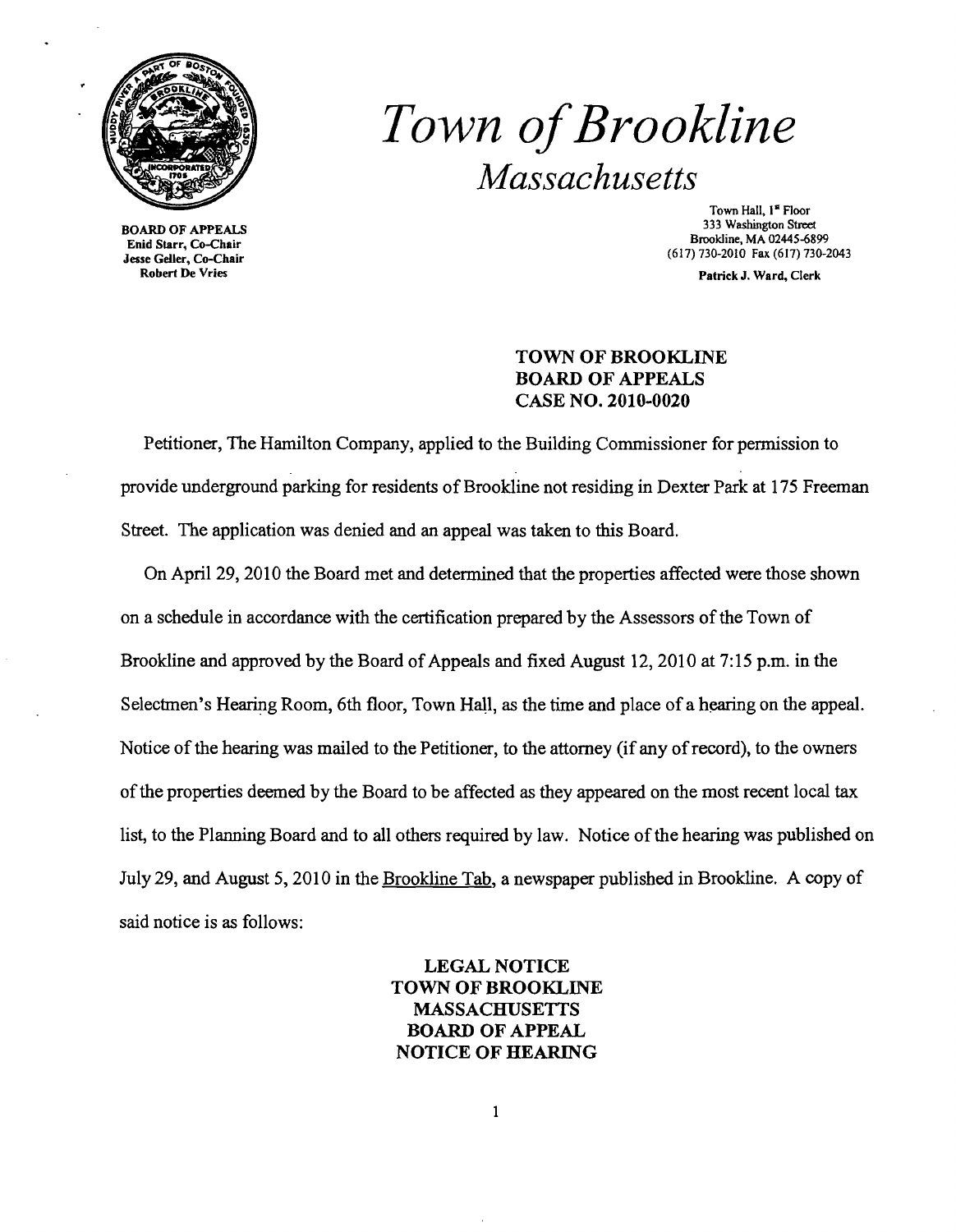Pursuant to M.G.L. C. 39, sections 23A & 23B, the Board of Appeals will conduct a public hearing to discuss the following case:

Petitioner: THE HAMILTON COMPANY Owner: Hamilton Park Towers LLC Location of Premises: 175 Freeman Street Date of Hearing: August 12, 2010 Time of Hearing: 7:15 p.m. Place of Hearing: Selectmen's Hearing Room. 6<sup>th</sup> floor

A public hearing will be held for a variance and/or special permit from

4.07; Table of Use Regulations, Use #22, special permit required.

Modification to Board of Appeals Decisions # 1536, 1617, 1739, 1741,1850,1943,1972, 2009, 2102, 3461 and 3461A as necessary

Of the Zoning By-Law to provide underground parking for residents not living in. Dexter Park.

Said premise located in a M-2.0 (apartment house) residence district.

*Hearings. once opened, may be continued by the Chair to a date and time certain. No further notice will be mailed to abutters or adveriised in the TAB. Questions regarding whether a hearing has been continued, or the date and time ofany hearing may be directed to the Zoning Administrator at* 617-734-2134 *or check meeting calendar at:http://calendars.town.brookline.ma.usIMasterTownCalandarl?FormID=158.* 

The Town of Brookline does not discriminate on the basis of disability in admission to, access to, or *operations ofits programs, services or activities. Individuals who need auxiliary aids for effective communication in programs and services of the Town of Brookline are invited to make their needs known to the ADA Coordinator, Stephen Bressler, Town of Brookline, 11 Pierce Street, Brookline, MA 02445. Telephone:* (617) *730-2330; TDD* (617) *730-2327.* 

## Enid Starr Jesse Geller Robert De Vries

At the time and place specified in the notice, this Board held a public hearing. Present at the

hearing was Chairman, Enid Starr and Board Members, Christopher Hussey and Jonathan Book.

Fred Lebow, of FSL Associates, 358 Chestnut Hill Avenue, Brighton, MA 02135-3416 presented

the case on behalfofthe petitioner, The Hamilton Company. The owner ofthe company, Harold

Brown, was present during the course of the hearing.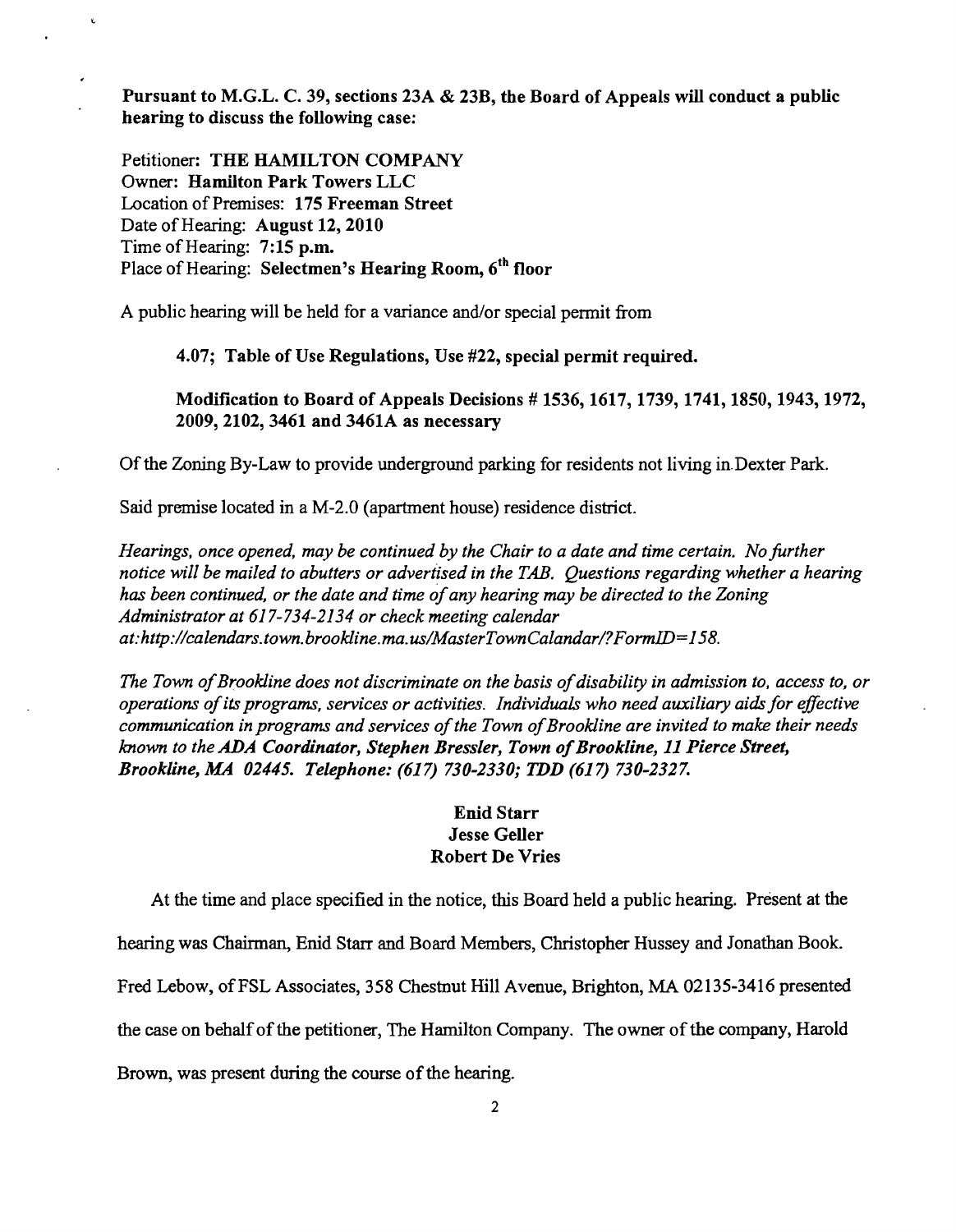Mr. Lebow presented plans of the proposed parking plan at Dexter Park. He described the Dexter Park Apartments, as a 409 unit, 9 story brick H-shaped apartment building constructed in 1974. It is located within one entire town block, bounded by Freeman, Saint Paul, Thatcher and Pleasant Streets, in northeast Brookline. A central entrance/courtyard with circular drive and dropoffis located on Freeman Street. The building consists of76 one bedroom units, 71 three bedroom units, and 262 two bedroom units. There are a total of 396 parking spaces on site; 182 outdoor spaces and 214 garage spots, 14 ofwhich are tandem. 163 outdoor spaces and 151 garages spaces are currently rented, leaving a delta of 62 unrented parking spaces. Entrances to the two parking levels are located on Thatcher Street. Currently, there is only one loading dock for trucks serving trash removal and moving activities with access to Saint Paul Street.

Mr. Lebow said that the petitioner is proposing to rent 35 parking spaces in its underground garage to residents who live outside of Dexter Park, but reside within a 1,000 ft. buffer zone around the property. He said that the affected spaces are #165-#192 on the parking plan. Mr. Lebow said that the petitioner has already made many improvements to the property since it was purchased last fall. He described the owner of the property as a major entity in real estate in Brookline as well as surrounding communities.

At this point the Chairman inquired whether the requested number of spaces was 28 as shown on the Planning Board report or 35 as stated by Mr. Lebow. Mr. Lebow stated that they indeed requested 35 spaces. The Building Commissioner reported that only 28 spaces are available to rent and that he testified at the planning Board hearing to that end. He said that there have been numerous Board of Appeals and court cases relative to this address. He said that when all is said and done the owner has to provide.9 spaces per unit. With 409 units, 368 spaces must be provided. Since there are 396 available spaces on the property this leaves a delta of28 spaces. Mr. Shepard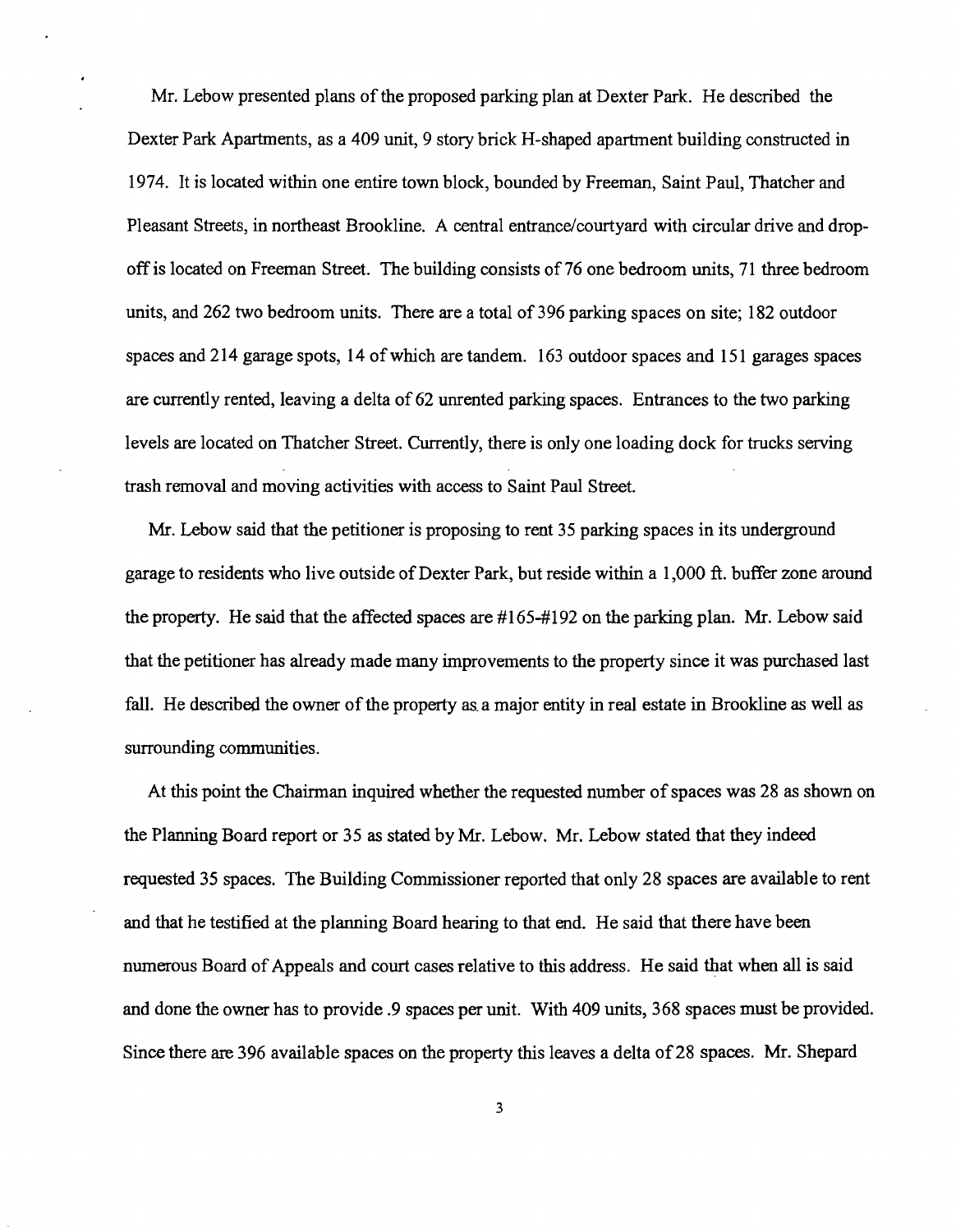reported further that while there may be more spaces available, 368 must be available to the use they serve, Section  $6.01.4$  of the Zoning By-Law.

Mr. Lebow said that the Hamilton Company had received many requests for parking. The company decided that it may be able to accommodate area residents and submitted an application for relief to the Board. He said that the Company sent approximately 600 letters to nearby residents and held a public meeting for residents that had some concern about the proposal. Mr. Lebow, referring to the plans before the Board, spoke of the loading dock on the Pleasant St. side of the property. Referring to photographs, Mr. Lebow said one showed the side door off Thatcher Street to the underground parking. Another showed the newly installed speed bumps and another depicted the guest parking location. Mr. Lebow described the fourth as an interior door related to the parking. The Chairman accepted the photographs as exhibits #1 a, b, c and d. Mr. Lebow said that the Planning Board requested the installation of a man-door near the overhead door at the entry/exit from the underground parking. He said that the Planning Board requested that the door be installed when 20 spaces have been rented to area residents. Mr. Lebow opined that the ownership would make appropriate accommodations regarding the door for the safety and convenience of its patrons. Asked how pedestrians leave the underground parking, Mr. Lebow said some people activate the overhead door and have approximately ten seconds before the door closes behind them. He said patrons are encouraged to leave the underground parking through the main body of the building and out to grade on the first floor. Referring to neighbor complaints relative to traffic, Mr. Lebow reminded the Board that they have 396 spaces available and ifthey provided a space to each unit, they would have just as much traffic as they would under the proposal before the Board. Board Member Hussey asked how they determined the thousand foot radius around the building and Mr. Lebow responded that they paid for a GIS summary. Mr. Hussey stated that the drawing provided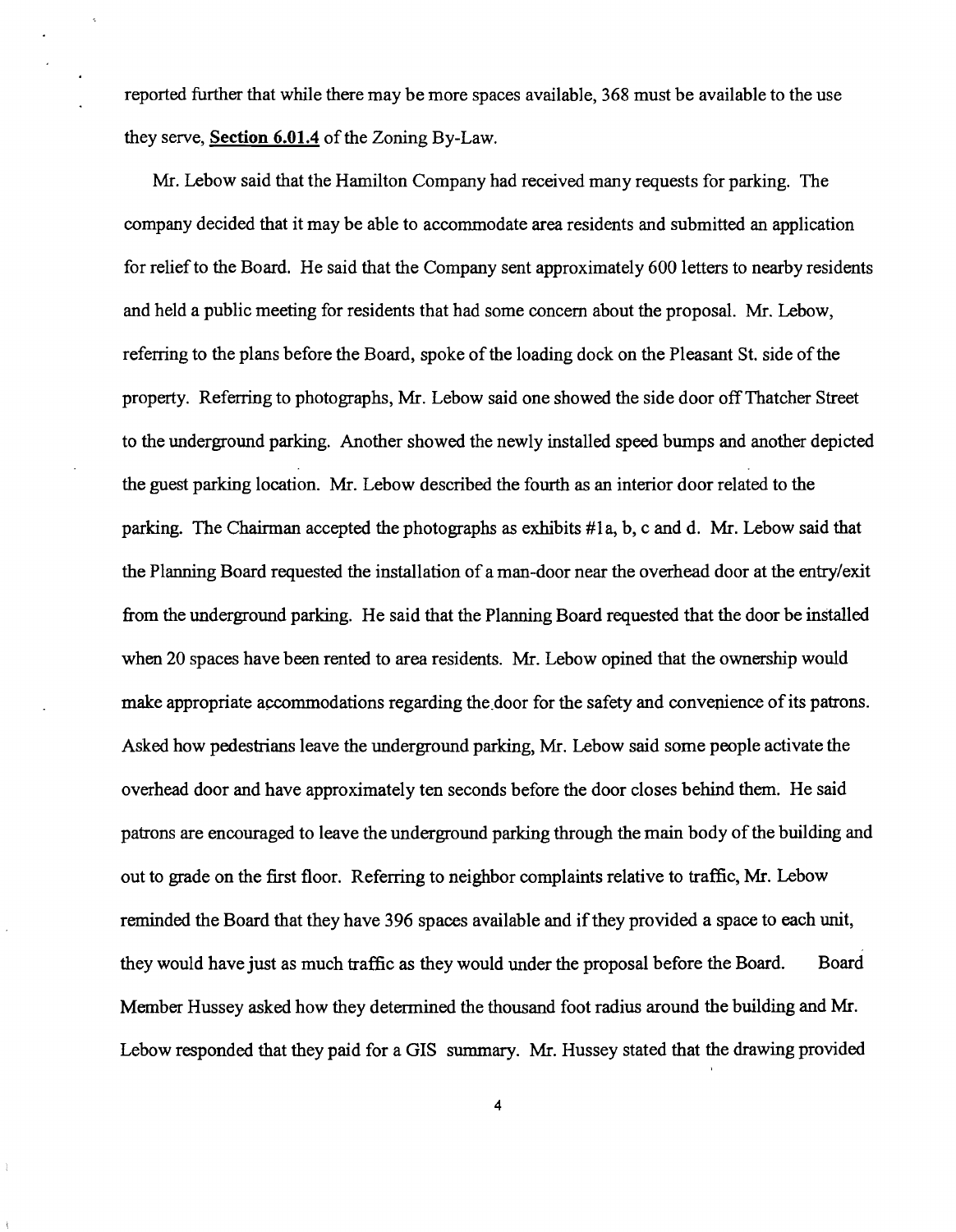seemed out of scale. Referring to the new man-door requested by the Planning Board. Mr. Hussey asked whether they intended to install it. Mr. Lebow responded that if circumstances require the installation of a man-door then the management will install the door. Mr. Lebow opined that the cost of installation would be in the \$60,000 range.

Mr. Lebow then introduced Mr. Carl Valeri, President ofThe Hamilton Company. Mr. Valeri said he resides in Arlington MA. Mr. Valeri said that residents of the building have key cards that will open all secured doors to get to their unit. He said that the same key card will allow access to the elevator. Mr. Valeri said that they take the concerns of the neighborhood very seriously and they met with the neighbors on two separate occasions to explain the proposal and listen to concerns. He said they understand some of the concerns the neighbors had with previous ownership and he intended not to repeat their mistakes. He said that they had spent a considerable sum to upgrade the security system including cameras and are providing additional security on historically busy nights. He said they addressed traffic concerns on Thatcher Street by installing speed bumps and a stop sign to slow people down exiting the facility. He said that management also changed the trash collection cycle to address noise concerns. He said they realigned the traffic entrance off Freeman Street to facilitate movement for vendors and residents and visitors. He said that they anticipated this change would alleviate some of the traffic on the Thatcher Street side of the property.

Mr. Lebow said two public meetings were held with the neighborhood. He said the first was May 17, 2010 and he said about 35 people attended at the Dexter Park property. He said many topics were discussed other than parking including new landscaping. He said the speed bump was improved as a result of the meeting. He said the second meeting was held on April 28, 2010 at the Hamilton Company. Mr. Lebow said 6 or 8 interested parties attended and discussed many issues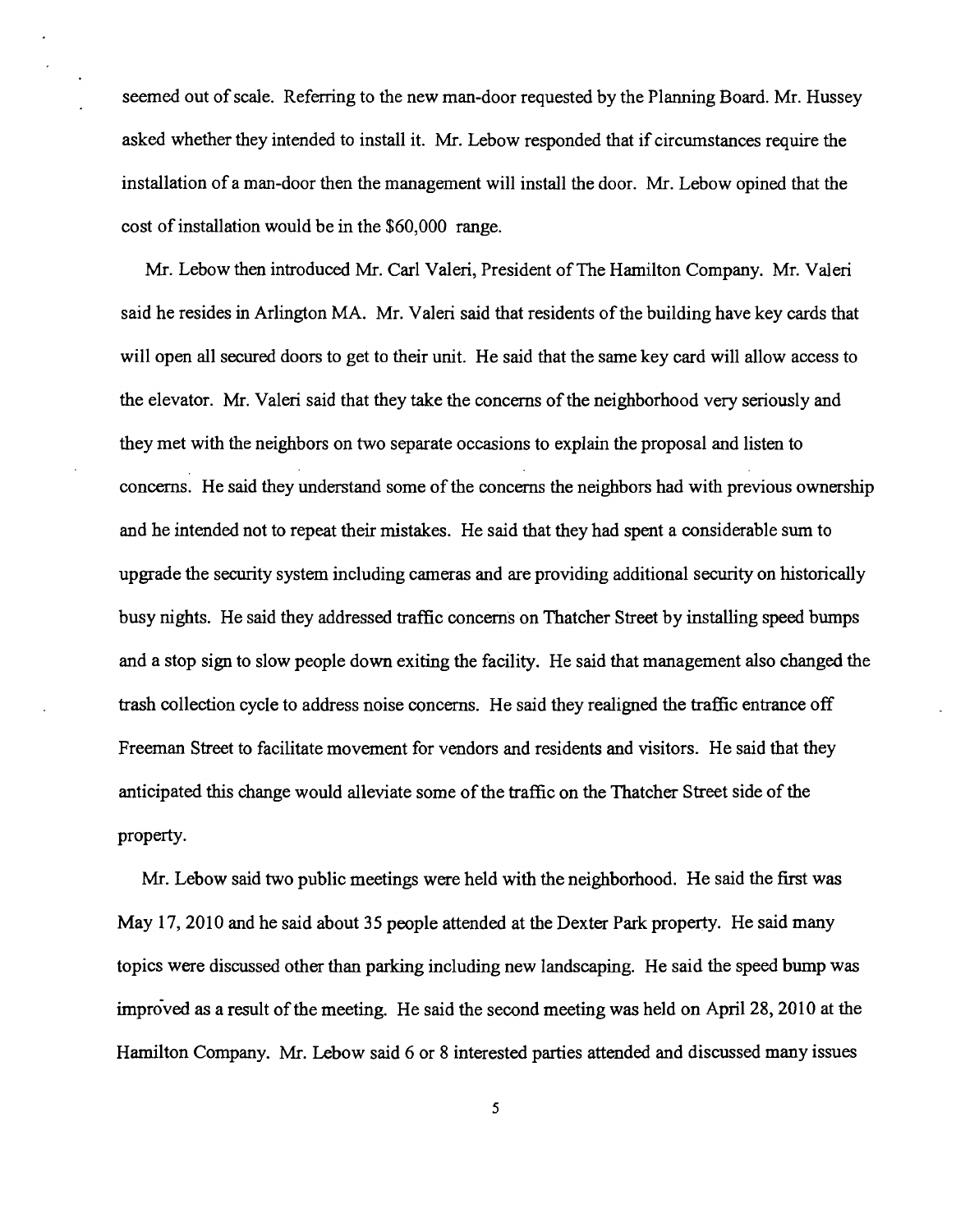and the realigned Freeman Street entrance was one result. The Dexter Park parking policy was submitted as exhibit #2.

Chairman Starr asked whether there was anyone in attendance that wished to speak in support of the application. Hearing none, she asked whether anyone wished to speak in opposition to the proposal before the Board.

Eunice White, of 135 Pleasant Street, submitted a letter to the Board. Ms. White said she was a direct abutter to the property. She said the previous owner tried to rent to off-site residents and subsequently withdrew its proposal. She said this proposal will result in large numbers of nonlocal people entering and exiting the neighborhood. She said that the Dexter Park property has in the past required increased police to address noise/party issues. She said that increased people in the neighborhood made no sense at this time. She was concerned about building security with nonresidents accessing the elevator to get out of the underground parking. Also she said she was concerned about the safety of the overhead door exit from the garage. She said the Board should consider a process that would require an annual review of the parking situation.

Carol Caro ,of27 Elba Street, speaking to traffic on Thatcher Street said that in her opinion a traffic study must be conducted before any more traffic is introduced to the area.

Linda Pelke, of 48 Harris Street, said that it seemed that no spaces would be available to visitors under the current plan. She also said that traffic is the major issue. She said that the Dexter Park area is one of the most congested in Brookline and the introduction of more spaces will exacerbate this condition. She also expressed her concern relative to the overhead door exit in the underground garage. Ms. Pelke stated that in her opinion it is premature to allow any additional parking since the petitioner has not adequately answered the increased traffic issues. She said that she would like the Board to deny the requested relief because it would be more detrimental to the neighborhood.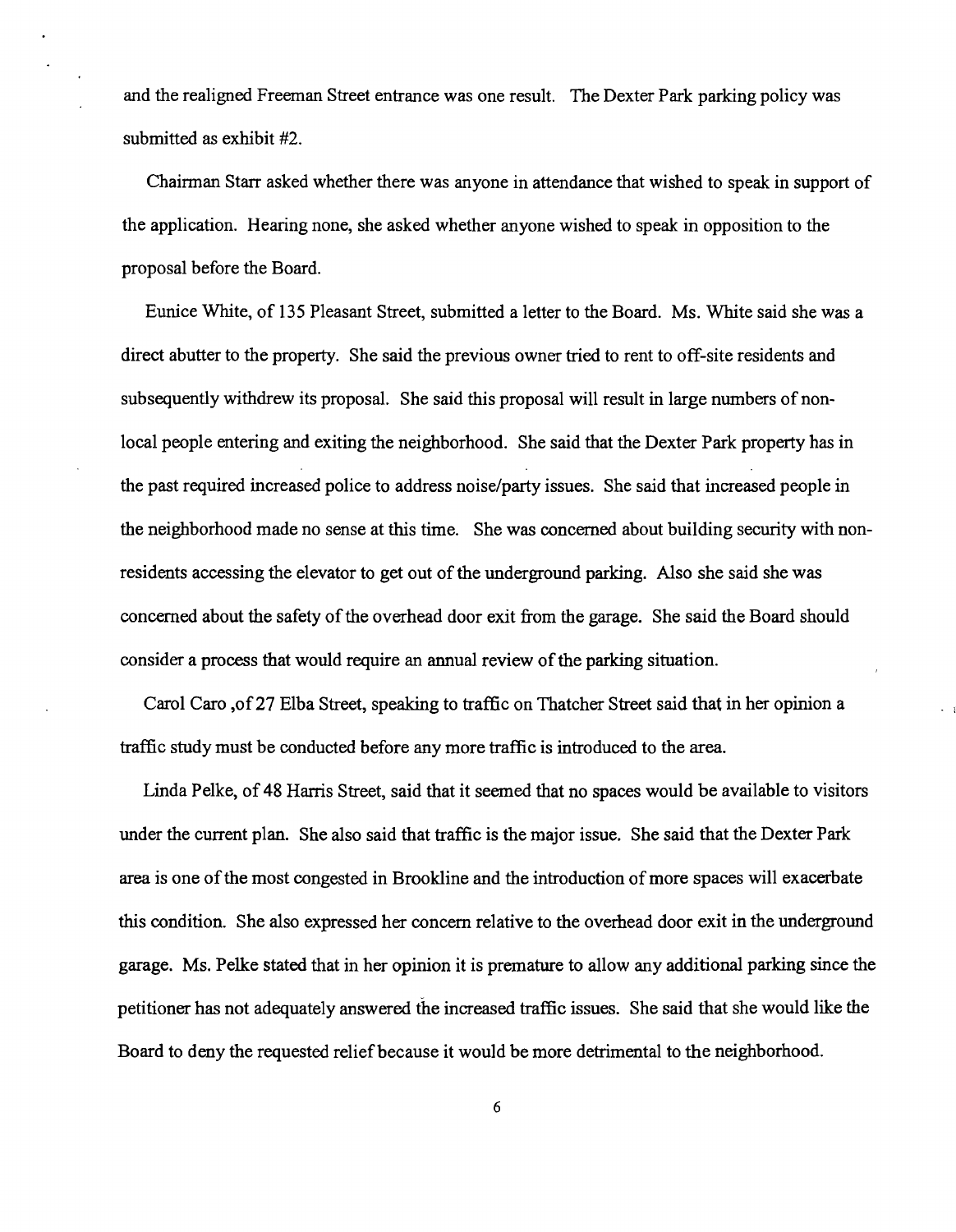Attorney Daniel Saltzman, of 62 White Place, said he was asked to represent some Brookline residents that were most impacted by the proposal. Attorney Saltzman opined that approval of the requested relief will exacerbate traffic/safety issues. He said that Dexter Park is responsible for the formation of at least four neighborhood associations. Attorney Saltzman said at least three sections of the zoning By-law will be violated with the approval of the requested relief. He said the location was not appropriate for such a use. He said that renting spaces was a commercial venture in a residential neighborhood. Citing **Section 9.05** of the Zoning By-law, Attorney Saltzman said that a special permit in his opinion could not be granted because it would violate subsections a through d. He said granting of the requested relief would violate Section 6.01.4 of the Zoning By-Law. He said that **Section 6.02** is also violated since, under current zoning over 800 spaces are required. Attorney Saltzman outlined several proposed conditions should the Board be inclined to grant relief. These included a traffic study, he had concerns about the radius, that defined streets should be provided, management of the lot, renovations to the Freeman Street entrance, a gate at the entrance/exit of the surface lot and lastly, a quarterly report stating names and addresses of the nonresidents parking under the proposed program.

Thomas Vitolo, of 20 Chapel Street, said he thought the proposal was a "bad idea". He said he would rather see the petitioner apply to the Board of Selectman on an annual basis similar to the way open air parking permits are issued. He said this process would keep the owner honest. Mr. Vitolo opined that special permits become difficult to enforce with change of ownership.

Margaret Senturia, of 98 Crowinshield Road, said she agreed with most everything her neighbors have said. She said she was concerned about due process and she wished the proposal could be reviewed annually.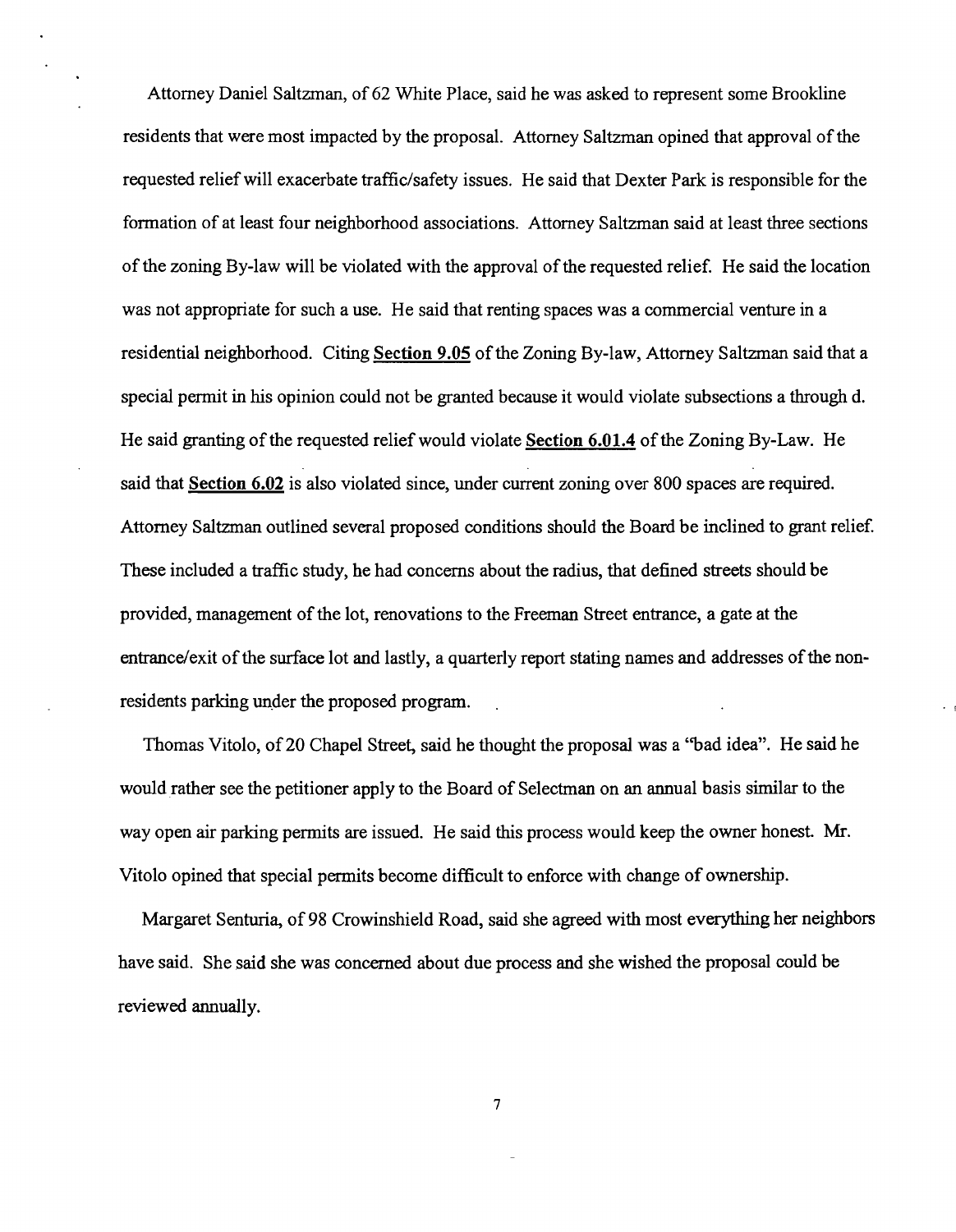The Chairman asked whether the petitioner wished to respond to any of the concerns voiced by the public.

Mr. Lebow said the current owner had nothing to do with the history of the building. He said the current owner rarely sells his holdings. They have increased security and since they purchased the property they have had no complaints. He said they have a sticker program and violators are regularly towed. He said the ownership will always provide parking for residents. Regarding the gate, Mr. Lebow said the requested gate will not cure any condition related to the underground parking. He said parking will be limited to Brookline residents on streets within the radius.

Hearing no other comments from the public, the Chairman called upon Ms. Courtney Synoweic to deliver the findings of the Planning Board.

**Table of Uses, Use #22:** The Board of Appeals may grant by special permit, residential parking or parking area for the storage of cars of other residents of other lots located 1,400 ft. of the subject property.

Ms. Synoweic stated that the Planning Board was supportive of this proposal with a condition to reevaluate the rental parking plan in three years and to limit off-site parkers to twenty-eight parking spaces, which is the number of spaces in excess of what was required for this property. Offering twenty-eight extra spaces to neighboring residents should be a benefit to the community. The applicant has stated that residents of 175 Freeman Street are guaranteed parking over non-residents, that the rentals will not be made on a temporary basis (such as on weekdays only), and rentals will only be made to residents who live within 1000 feet of the property and whose cars are registered in Brookline. As some neighbors expressed concern related to security and traffic safety, the Planning Board believes the applicant should take measures to slow exiting vehicles and provide increased security measure regarding who enters and exits the garage. To ensure the effectiveness of these measures, the Planning Board believed the applicant should return to the Board of Appeals after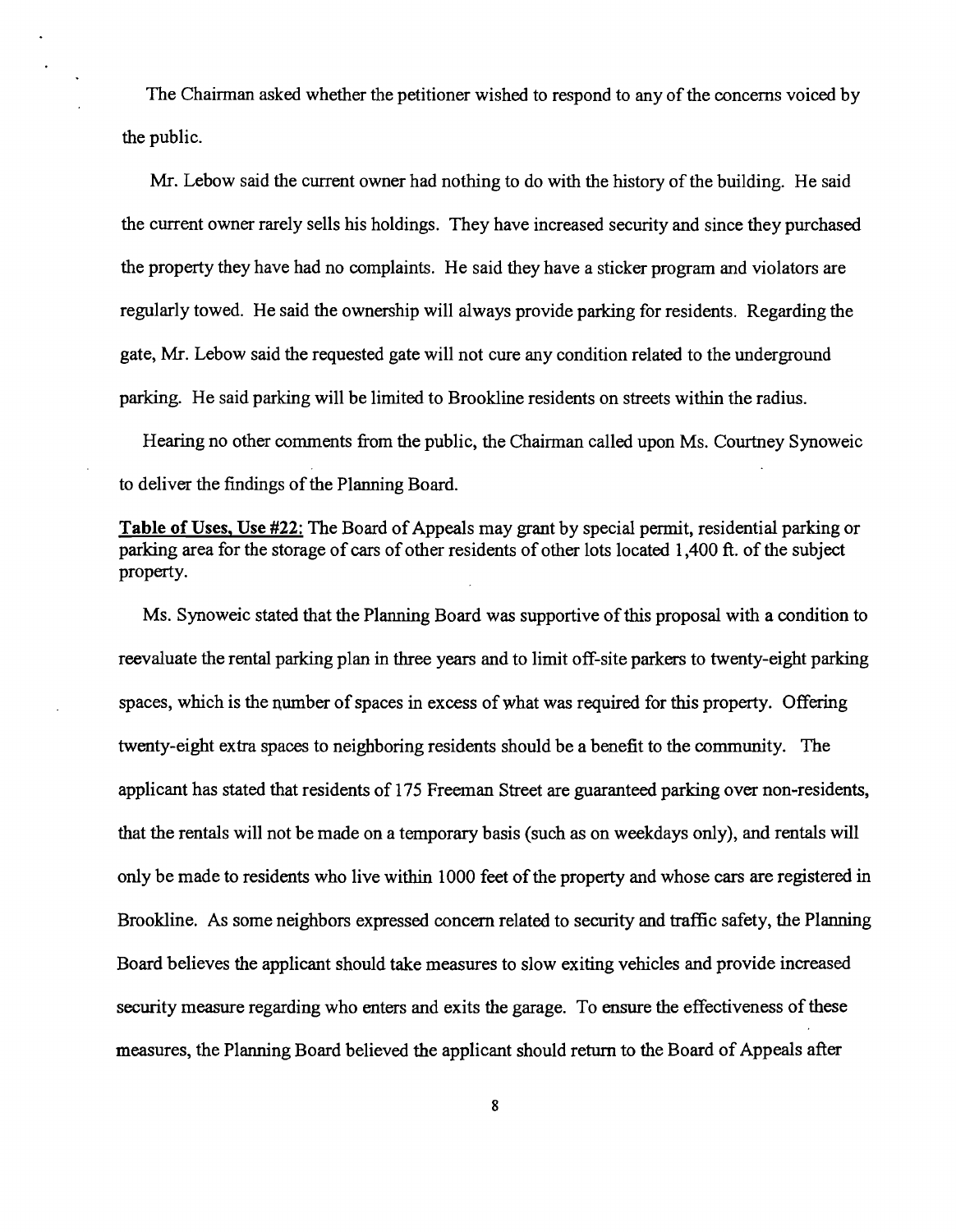three years for review of the operations of the parking and rental plan. Therefore, the Planning Board recommended approval of the special permit to rent 28 parking spaces in the underground garage to off-site Brookline residents residing within 1,000 ft. of the property, subject to the following conditions:

- 1. Prior to issuance of a building permit, the applicant shall submit a final parking and site layout plan, including the demarcation of at least 10 parking spaces on site for guests of Dexter Park residents, any traffic control devices (gates, signage, speed bumps, etc.), the loading dock areas, and the drop-off area off Freeman Street, subject to the review and approval of the Assistant Director of Regulatory Planning.
- 2. At the point that twenty parking spaces are rented to off-site Brookline residents, the applicant shall install a door to the garage, with a pedestrian path to the door, in conformance with the state building code and subject to the review and approval of the Assistant Director of Regulatory Planning.
- 3. This relief shall expire in three years from the date of this decision, unless extended by the Board of Appeals after a finding that the parking and rental plan is working effectively, and minimizes impacts to the neighborhood.
- 4. Prior to issuance of a building permit, the applicant shall submit to the Building Commissioner for review and approval to ensure conformance to the Board of Appeals decision: 1) a final parking and site lay-out plan and 2) evidence the Board of Appeals decision has been recorded at the Registry of Deeds.

The Chairman then called upon the Building Commissioner to deliver the comments of the Building Department. Mr. Shepard said that since no building permit shall issue in this case, perhaps the language could be modified to reflect something like "prior to the rental of any spaces..."

The Chairman asked about the number of available spaces on the site. Mr. Shepard confirmed that only 28 spaces were available. Regarding spaces for visitors and tradespeople, it has only been relatively recently that the by-law required specific numbers. He said that in 1974 he had to assume that the required spaces per unit included transient parking uses as well. Regarding the comment that zoning requires that the owner provide in excess of 800 spaces for the use, he said that the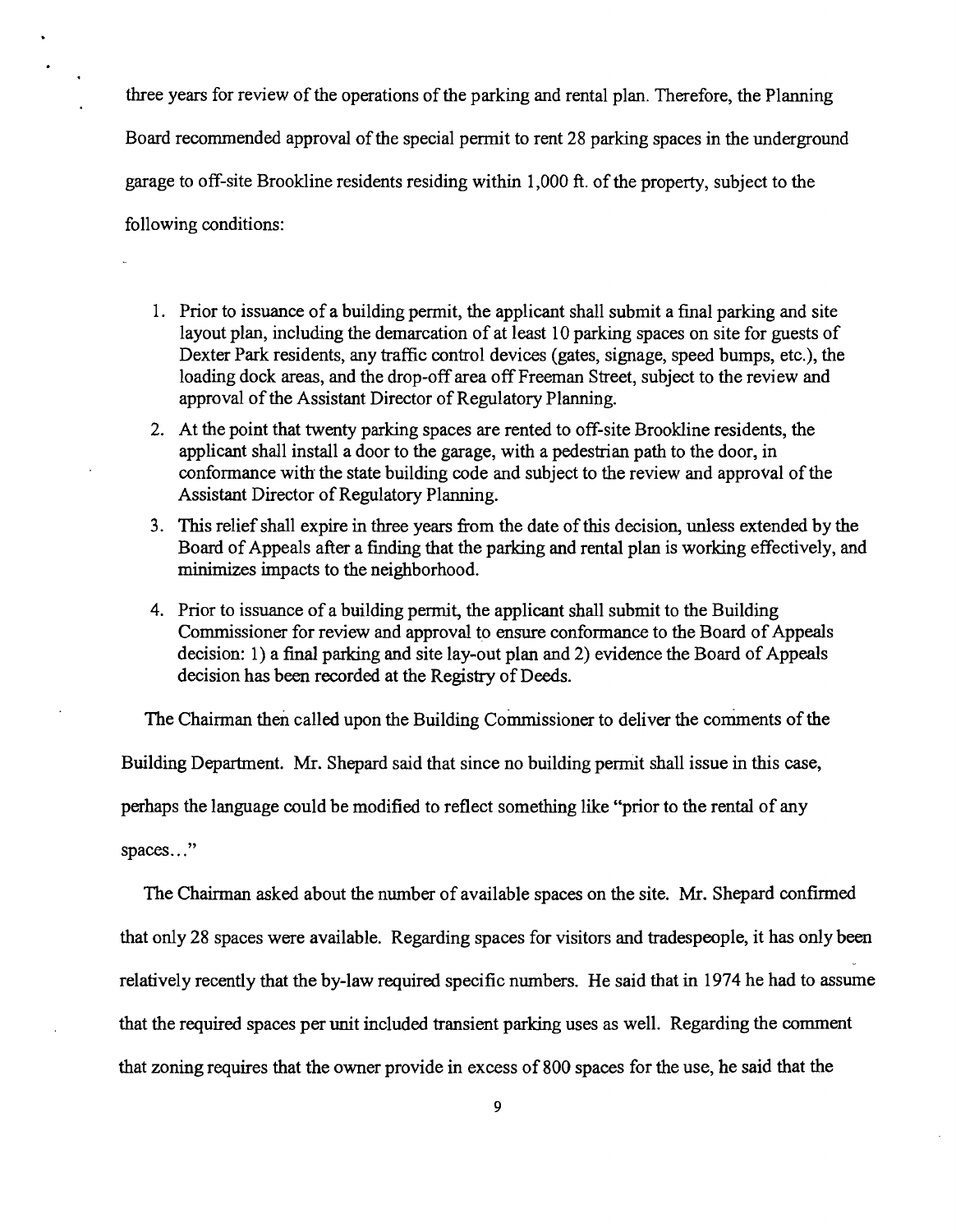zoning at the time of initial relief or Court decision is the operative requirement unless of course the petitioners want to increase the number of units in the building. Speaking to Mr. Vitolo's comment, Mr. Shepard said that indeed a special permit if granted by the Board would run with the land, not the owner. He said the Board could of course require the petitioner to return to the Board at some predetermined period such as three years. Mr. Shepard said that complaints related to Dexter Park since the new ownership have been almost non-existent, a far cry from the work required by the Building Department under previous owners. Mr. Shepard agreed with the petitioner that a surface lot gate would do little to control underground parking but he said it could help ameliorate traffic issues from the surface lot for the neighborhood. Mr. Shepard suggested shelving the gate idea until some time when the petitioner returns to the Board for review of the operation. The Chairman asked how the number of parking spaces increased from the required 368. Mr. Shepard assumed some of the spaces came from increased parking related to the loading dock that was installed off Pleasant Street. The Chairman, for the benefit of the audience, said that a land court decision is binding upon the Board. That there are 368 spaces plus 20 that were added in 1999 by a previous Board of Appeals decision. Mr. Shepard insisted that only 28 spaces are available for rental to nonresidents of the building.

Board member Book asked about the Building Code requirements relative to an additional mandoor in the underground garage. Mr. Shepard responded that the requirements of the building code at the time the building was constructed are operative. He said that since no additional spaces are being provided then there is no increased code requirement. Mr. Shepard agreed that using an overhead door to exit for pedestrians is inherently dangerous and he would support a condition requiring that all people using the garage exit through the lobby. Mr. Book then inquired whether the petitioners really had 28 spaces or some lower number. Mr. Shepard responded that he knows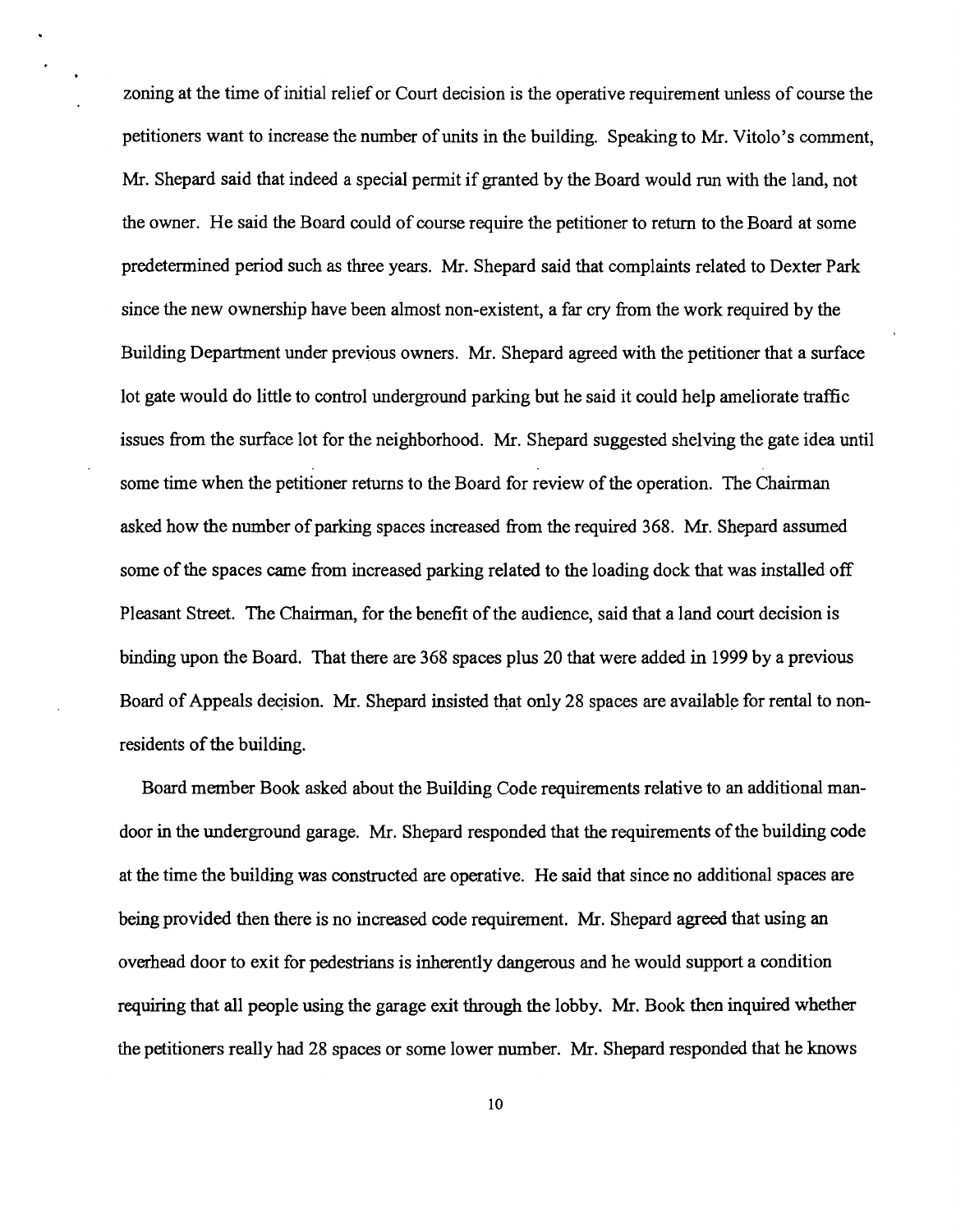they have 28 more spaces than required by the initial decision. He said he had no idea how additional spaces were created that it could just have been the result of some contractor painting lines.

The Chairman opined that getting cars off the street would indeed benefit the neighborhood. She stated that the petitioner is not looking for any additional parking; in fact, its proposal will utilize underutilized interior parking. She said that she was inclined to grant the requested relief subject to modified conditions. She said that she was comfortable for the grant of 28 spaces since there was some logical legal basis for that number. Mr. Hussey said he was concerned about a lack of designated visitor spaces. Mr. Lebow provided a photograph showing visitor spaces that are indeed provided.

The Board, having deliberated on this matter and having considered the foregoing testimony, concludes that it is desirable to grant a special permit in accordance with Sections 4.07, Use #22, of the Zoning By-law and made the following findings pursuant to Section 9.05:

- a. The specific site is an appropriate location for such a use, structure, or condition.
- b. The use as developed will not adversely affect the neighborhood.
- c. There will be no nuisance or serious hazard to vehicles or pedestrians.
- d. Adequate and appropriate facilities will be provided for the proper operation of the proposed use.
- e. The development as proposed will not have a significant adverse effect on the supply of housing available for low and moderate income people.

Accordingly, the Board voted unanimously to grant the requested relief subject to the following conditions:

1. Prior to the rental of any spaces, the applicant shall submit a final parking and site layout plan, including the demarcation of at least 10 parking spaces on site for guests